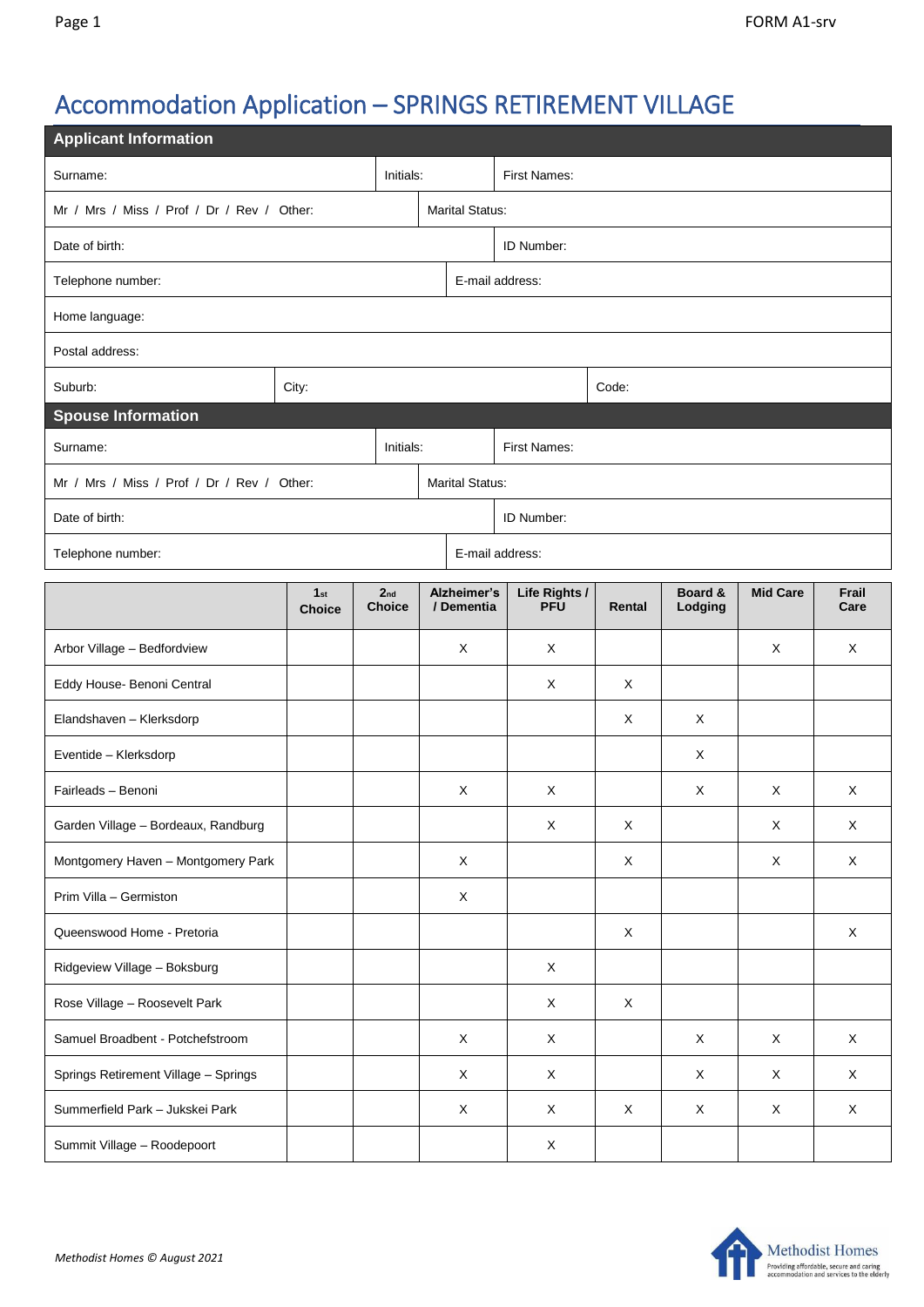| Frail Care & Mid Care Room Size (Please circle preference)                                                  |                      |              |                   |                |                   |                   |  |                   |  |  |
|-------------------------------------------------------------------------------------------------------------|----------------------|--------------|-------------------|----------------|-------------------|-------------------|--|-------------------|--|--|
| Single                                                                                                      |                      | 2-bed Shared |                   |                | Multi-ward Shared |                   |  |                   |  |  |
| Rental Accommodation Size & Type (Please circle preference)                                                 |                      |              |                   |                |                   |                   |  |                   |  |  |
| Bedsitter/Bachelor                                                                                          | Full Board & Lodging |              | 1 Bedroom         |                |                   | 2 Bedroom         |  | 3 Bedroom         |  |  |
| Life Rights/PFU Unit Size (Please circle preference)                                                        |                      |              |                   |                |                   |                   |  |                   |  |  |
| Bedsitter/Bachelor                                                                                          | 1 Bedroom Flat       |              | 1 Bedroom Cottage | 2 Bedroom Flat |                   | 2 Bedroom Cottage |  | 2 Bedroom & Study |  |  |
| <b>COMMENTS:</b>                                                                                            |                      |              |                   |                |                   |                   |  |                   |  |  |
| Signature of applicant:<br>Date:                                                                            |                      |              |                   |                |                   |                   |  |                   |  |  |
| If this application is completed on behalf of a parent or a loved one, please provide your contact details. |                      |              |                   |                |                   |                   |  |                   |  |  |
| Telephone:<br>Name:                                                                                         |                      |              |                   |                |                   | E-mail:           |  |                   |  |  |
| <b>Terms</b>                                                                                                |                      |              |                   |                |                   |                   |  |                   |  |  |
| Care Centre Accommodation Applications require the payment of a once off non-refundable fee of R1000.       |                      |              |                   |                |                   |                   |  |                   |  |  |

For **Independent Living** (Rental/PFU/Board & Lodging) a once-off Application Fee in the amount of **R2000 is** payable on submission of this form. Once you take occupation at any of our homes or villages, an amount of **R1000** will be credited to your account in your second month of occupation.

The application fee is not refundable and will be forfeited should you elect to have your name removed from the waiting list.

Applications are open to persons of any age however, the **minimum age of an occupant is 60 years**.

| Please return completed application form, together with your proof of payment and a copy of the applicants' ID by e-mail to:<br>springs.info@mha.co.za                              |                              |  |  |  |  |  |  |  |
|-------------------------------------------------------------------------------------------------------------------------------------------------------------------------------------|------------------------------|--|--|--|--|--|--|--|
| We will contact you by telephone or by e-mail to confirm receipt of your application.<br>If you have not heard from us within 10 days of submission, please call us on 011 686 2300 |                              |  |  |  |  |  |  |  |
| <b>BANKING DETAILS:</b>                                                                                                                                                             |                              |  |  |  |  |  |  |  |
| Methodist Homes For The Aged SPRINGS RETIREMENT VILLAGE                                                                                                                             |                              |  |  |  |  |  |  |  |
| <b>Bank: First National Bank</b>                                                                                                                                                    | Branch Code: 250655          |  |  |  |  |  |  |  |
| <b>Account Type: Current Account</b>                                                                                                                                                | Account Number: 6266608 3565 |  |  |  |  |  |  |  |
| NB: PLEASE USE YOUR SURNAME AND VILLAGE CHOICE AS YOUR REFERENCE (e.g. Jones-Springs)                                                                                               |                              |  |  |  |  |  |  |  |

| <b>FOR OFFICE USE</b>    |     |               |              |               |  |                  |  |  |  |
|--------------------------|-----|---------------|--------------|---------------|--|------------------|--|--|--|
| Date of application:     |     |               | Amount Paid: |               |  | Unique ID:       |  |  |  |
| Application Fee Paid by: | EFT | <b>CHEQUE</b> |              | CASH          |  | Cash Receipt No: |  |  |  |
| Application Captured by: |     |               |              | Home/Village: |  |                  |  |  |  |

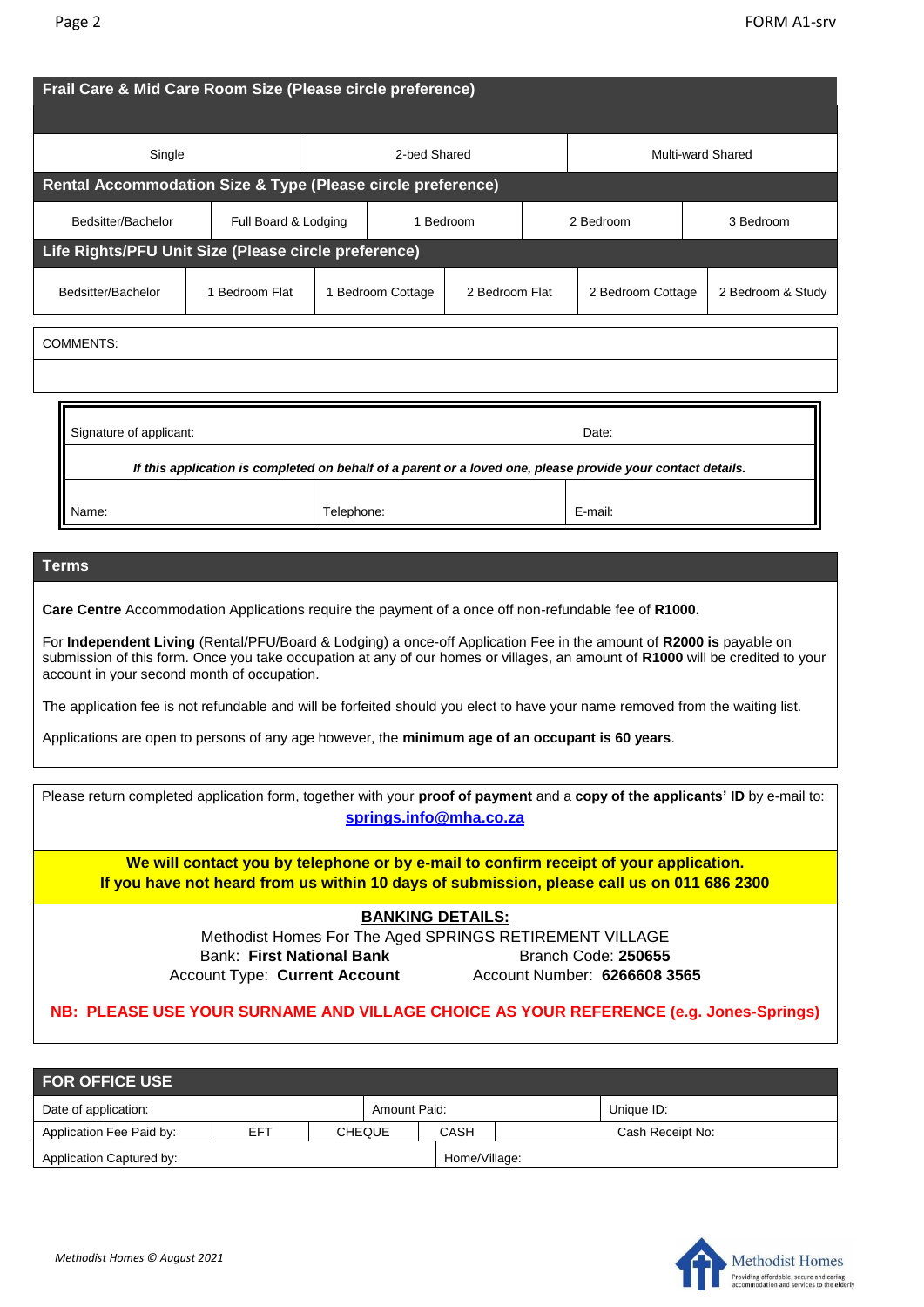Dear Resident/Potential Resident,

## **RE: POPIA NOTICE AND CONSENT TO PROCESS YOUR PERSONAL INFORMATION**

As a Resident or potential Resident to our organisation, we currently hold or will hold your personal information supplied by yourselves to our organisation.

We understand that your personal information is important to you and that you may be apprehensive about disclosing it. Your privacy is just as important to us and we are committed to safeguarding and processing your information in a lawful manner.

We also want to make sure that you understand how and for what purpose we process your information. If for any reason you think that your information is not processed in a correct manner, or that your information is being used for a purpose other than that for what it was originally intended, you can contact our Information Officer.

You can request access to the information we hold about you at any time and if you think that we have outdated information, please request us to update or correct it.

Our Information Officer's Contact Details are available from the Village Admin office.

## Purpose for Processing your Information

We collect, hold, use and disclose your personal information mainly to provide you with access as a resident to our premises. We will only process your information for a purpose you would reasonably expect, including:

- Providing you with advice on what services we can offer you that suit your needs as requested or as prescribed by ourselves;
- To process your personal information so as to take care of you on our premises;
- To verify your identity and to conduct credit reference searches (if necessary);
- To correspond with you;
- To confirm, verify and update your details;
- To comply with any legal and regulatory requirements;

Some of your information that we hold may include, your first and last name, email address, other contact information, your title, birth date, gender, identity number and your banking details.

All personal information will be held securely and whenever we sub-contract or outsource other organisations to process any of your personal information on our behalf, we will bind these service providers by way of a Data Operator Agreement as far as this may be required.

Kind regards,

 $\mathbb{Z}$ 

Carl Queiros Information Officer Methodist Homes Head Office